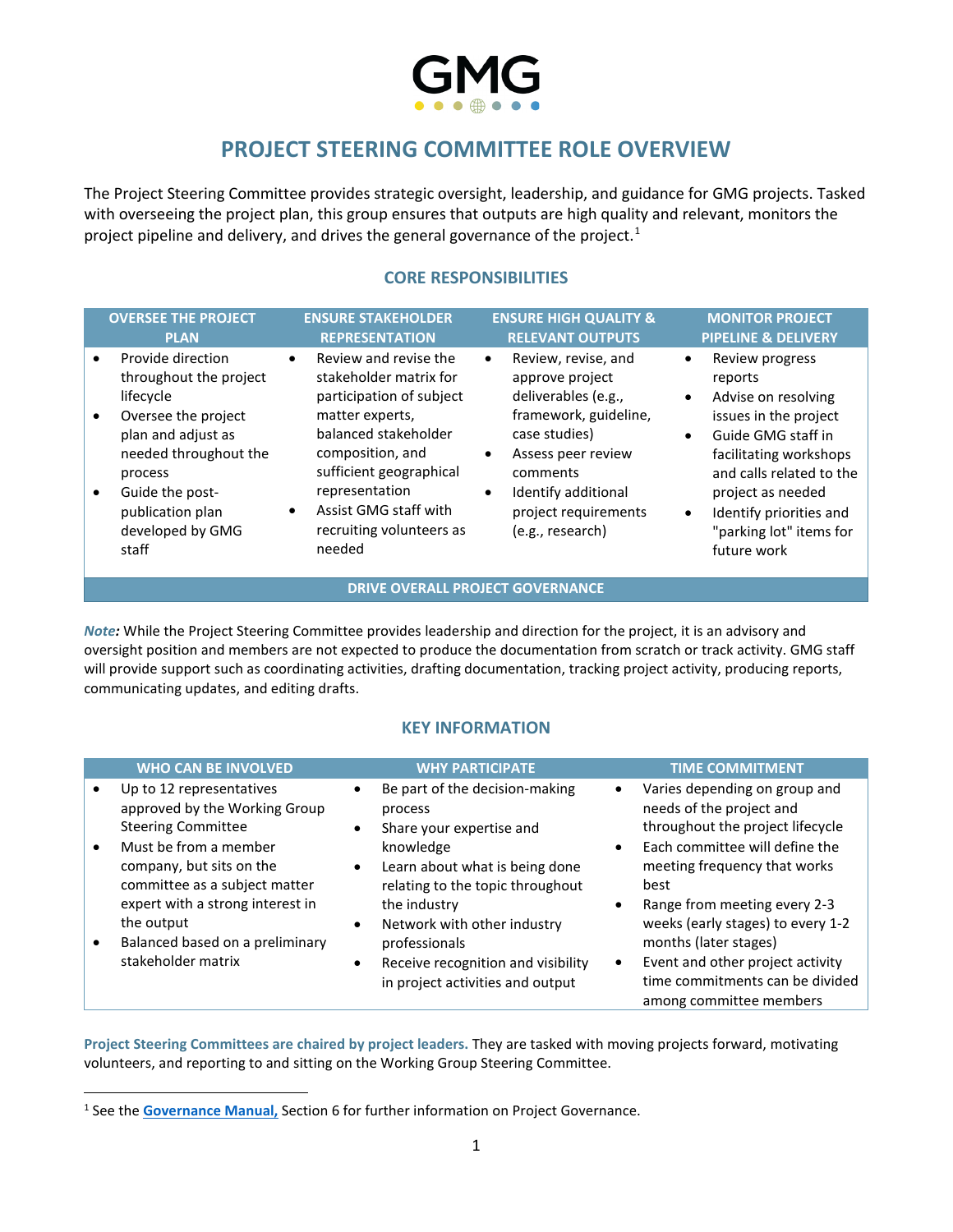

# **ROLE ACROSS THE PROJECT LIFECYCLE**

# **Pre-launch**

Project Steering Committee is not yet formed, but those interested in joining are encouraged to participate in the development of the proposal or any pre-launch activities.

### **Launch**

Project Steering Committee is established and collaborates to set the project on the appropriate path.

#### **Responsibilities**

- Establish project plan with the support of GMG staff (e.g., confirm problem statement, timeline, KPIs, risks)
- Confirm and formalize the stakeholder matrix based on what was developed in the pre-launch stage and with the support of GMG staff; this will be assessed throughout the lifecycle
- Guide GMG staff in facilitating launch calls or workshops to introduce the project and project plan

# **Guideline Definition**

The Project Steering Committee is in an advisory and support role as project volunteers collaborate to define the initial guideline framework (table of contents, key topics to cover, and participation requirements).

#### **Responsibilities**

- Guide GMG staff in facilitating workshops and calls to develop the guideline framework as needed
- Assess, revise, and approve guideline framework developed in this stage based on the project plan

## **Content Generation**

This stage is typically the longest and involves the most diverse volunteer interaction. Work to develop and revise the content is completed by project volunteers, and the Project Steering Committee provides guidance and verifications throughout the process. The content generation phase is completed when a complete rough draft is signed off by the Project Steering Committee.

#### **Responsibilities**

- Provide clarity on needs and priorities (e.g., high priority sections) and confirm the content generation approaches
- Review early drafts or content that comes in when needed (e.g., if its relevance needs to be confirmed)
- Monitor the stakeholder matrix based on regular reports from GMG staff (while this is done at all stages, it is critical in content generation)
- Meet every month or two and engag**e** in virtual collaboration to verify progress and adjust approaches and prioritize work (frequency depending on the quantity of ongoing work)
- Provide guidance if there are issues or challenges that emerge in development (e.g., scope creep, lack of representation, disengaged volunteers)
- Guide GMG staff with planning and facilitating workshops and calls
- Take on a role as a "section champion" or similar leadership role in the guideline development process if required as part of the chosen content generation approach
- Review and approve the rough draft for completeness, confirm any "parking lot" items that should be saved for future projects or versions